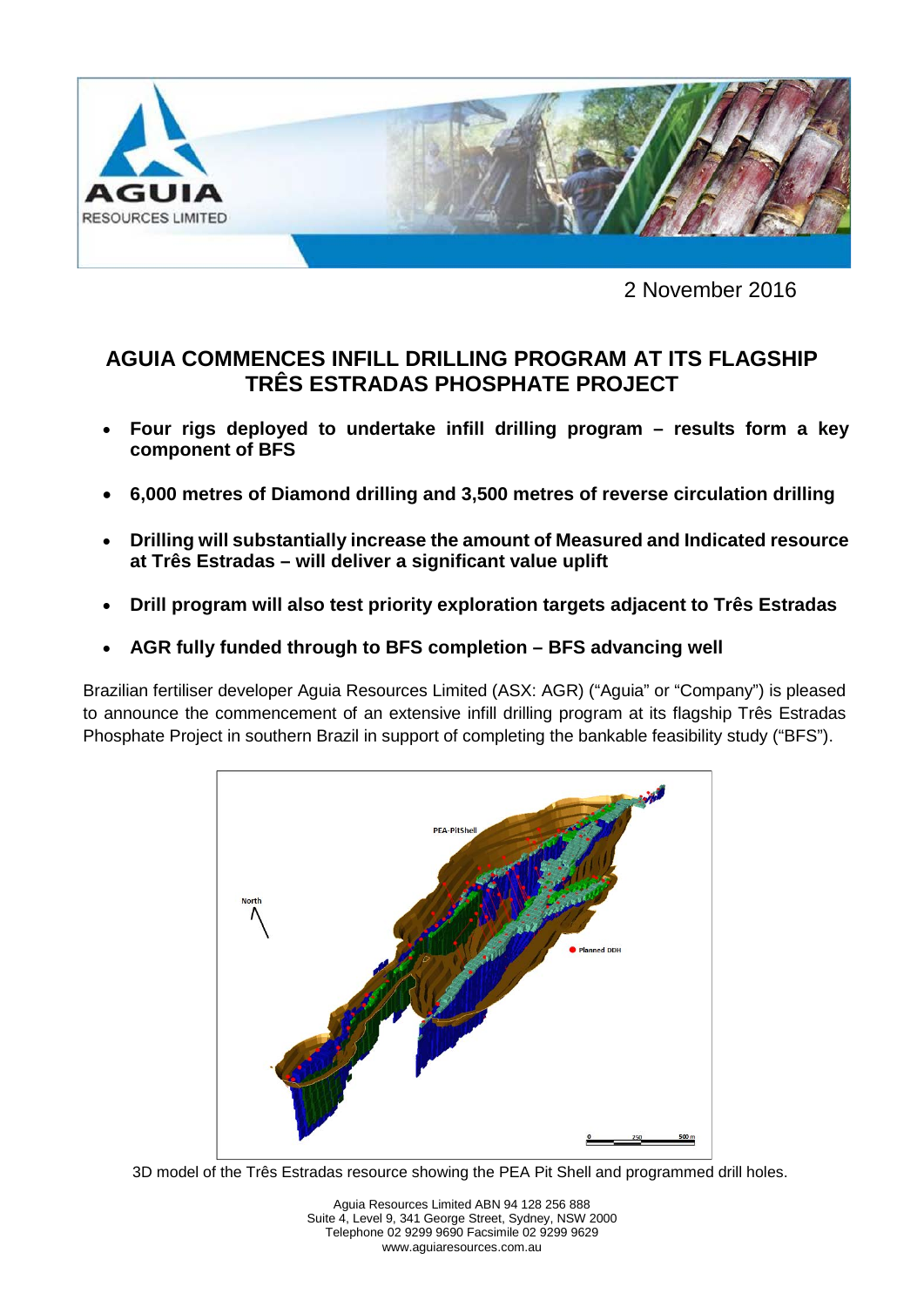The objective of the drilling program is to convert the current pit-constrained resource of 70.4 million tonnes with an average grade of 4.13%  $P_2O_5$  comprising 58.89 million tonnes of inferred resource grading 3.97%  $P_2O_5$ , 15.07 million tonnes of indicated resource grading 4.75%  $P_2O_5$  and 745,000 tonnes of measured resource grading  $4.42\%$  P<sub>2</sub>O<sub>5</sub> (see ASX announcement of 12 July 2016) to Measured and Indicated categories.

The program will include 6,000 metres of diamond drilling that will be strategically sited to upgrade the inferred resources, and another 3,500 metres of reverse circulation drilling to be collared along a 50 by 50 metre grid. Three diamond rigs and one reverse circulation rig will be employed in this campaign. Converting the resource to Measured or Indicated categories greatly de-risks the project and is necessary for developing BFS level production plans and economic models.

The drill program will also allow provide sufficient material to be shipped to Eriez Flotation Division in Pennsylvania, where a pilot plant test will be performed in order to finalize the design of a commercial scale plant for the site.

It is anticipated that the drilling program will be completed during the first quarter of 2017. Other project development activities required to complete the BFS are ongoing and advancing well, and the Company will update shareholders on all progress.

## **Management commentary**

Technical Director Fernando Tallarico commented, "The Três Estradas project has reached a pivotal stage as we now advance the BFS. This infill drilling program is an important part of the BFS process as we will substantially increase the amount of Measured and Indicated resource within the economic pit that was defined in the recent PEA.

"The higher confidence level of the resource will provide for more precision in the mine design and costing, and importantly, it should increase the value of the project."

Justin Reid, Managing Director of Aguia commented, "With four drill rigs turning, we will be providing regular updates to the market as to our progress. We will also drill test certain priority exploration targets adjacent to Três Estradas to identify future optimal development opportunities. Três Estradas is advancing very well and we are confident that this drill program will deliver significant growth and add to Três Estradas' value.

"I would also like to take this opportunity to welcome the 15 new institutions to our shareholder register and thank our existing supportive shareholders who participated in the recent AUD\$8.5 million private placement. Our oversubscribed financing has put us in a position to move forward aggressively on all fronts including permitting, social, environmental and engineering."

# **For further information, please contact:**

**Justin Reid, Managing Director E:** [jreid@aguiaresources.com.au](mailto:jreid@aguiaresources.com.au)  **T:** +1 416-216-5446

# **Catherine Stretch, Chief Commercial Officer**

**E:** [cstretch@aguiaresources.com.au](mailto:cstretch@aguiaresources.com.au) **T:** +1 416-309-2695